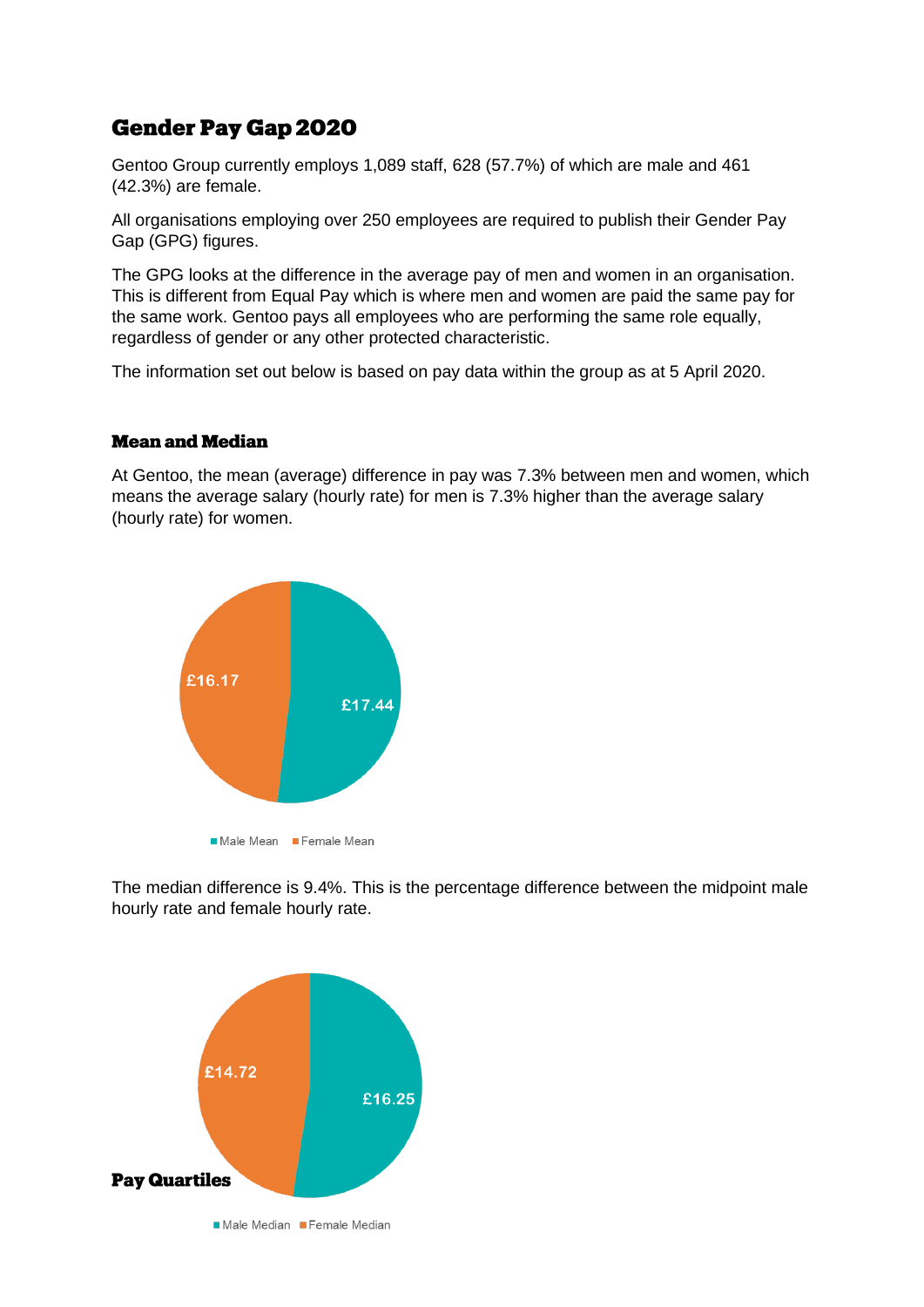The proportion of males and females within each pay quartile for the Group is shown in the charts below



Upper Mid Quartile **Upper Quartile** Upper Quartile



# **Bonuses at Gentoo**

The only staff who received bonuses at Gentoo work within the sales function of Gentoo Homes. Overall, we had 10 employees that received a bonus:

- 3 Male
- 7 Female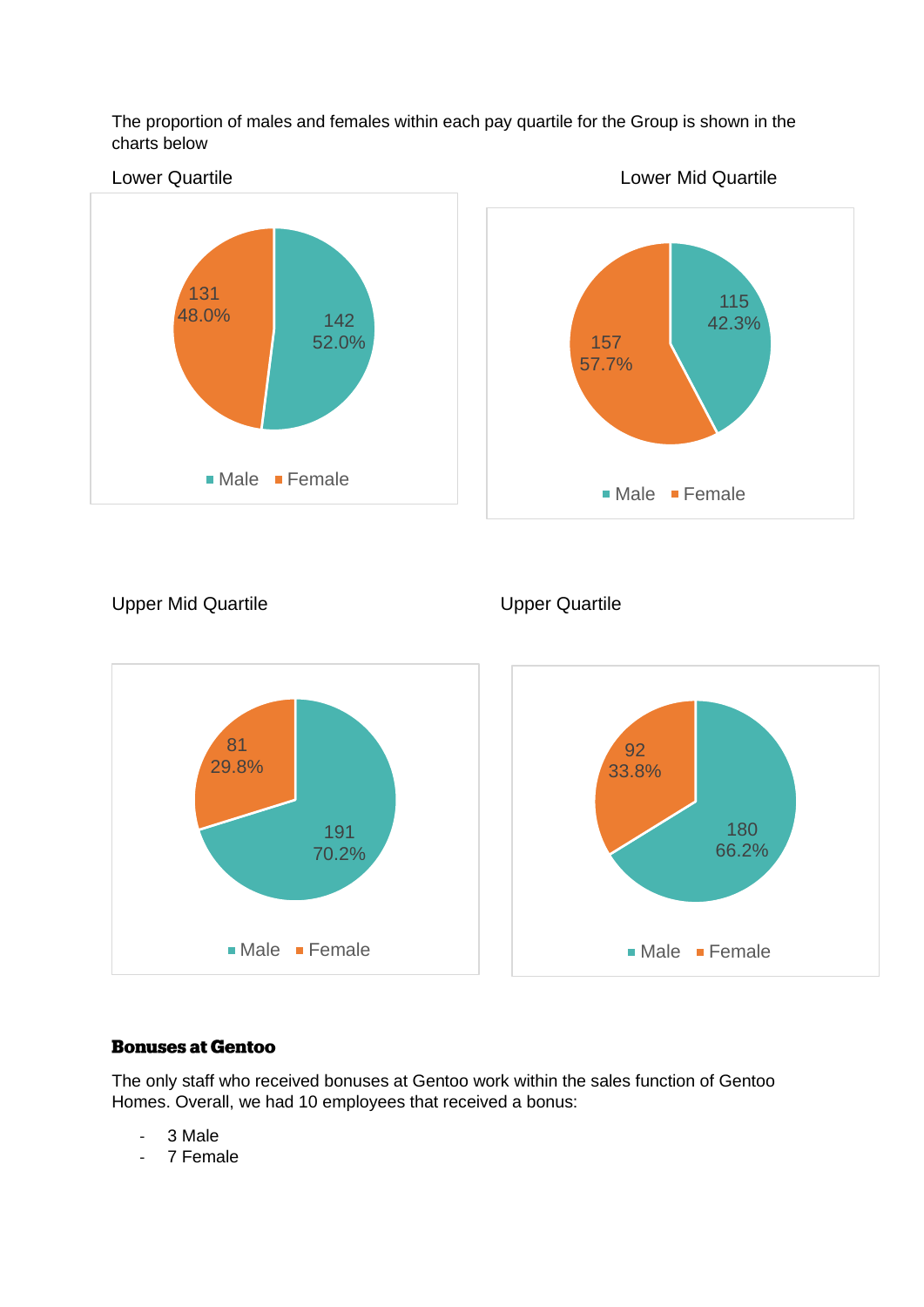As a proportion of the workforce, 0.5% of the male workforce and 1.5% of the female workforce received a bonus.

The difference in mean bonus payments within the Group is 53.6%. The average male bonus payment was £10,060 compared to £4,471 for females.

**Median Difference** 



# **Mean Difference**

The median difference in bonus payments within the Group is 54.4%. The median female bonus payment was £5,150 compared to £11,300 for males.

# Why is this?

There are a number of key reasons behind the Group's GPG data.

Firstly, we have a larger male (57.7%) workforce than female (42.3%) workforce. It is possible that even when you pay all employees equally that an organisation may have a GPG simply as a result of the gender split within the workforce.

This point is emphasised by the significantly higher proportion of males than females currently employed in the upper (66.2%), upper mid (70.2%) and lower quartiles (52.0%). We do have some roles within the upper mid and upper quartiles that have significantly higher proportion of male than female staff, and we continue to review our approach to recruitment in these areas in order to attract greater female representation.

There continues to be a slightly higher proportion of females in the lower mid (57.7%) quartile.

The data for bonus payments demonstrates a significant gap in favour of males, something that has been disproportionately impacted by one male in a senior management position. This role however is now staffed by a female.

# **Mitigating the GPG**